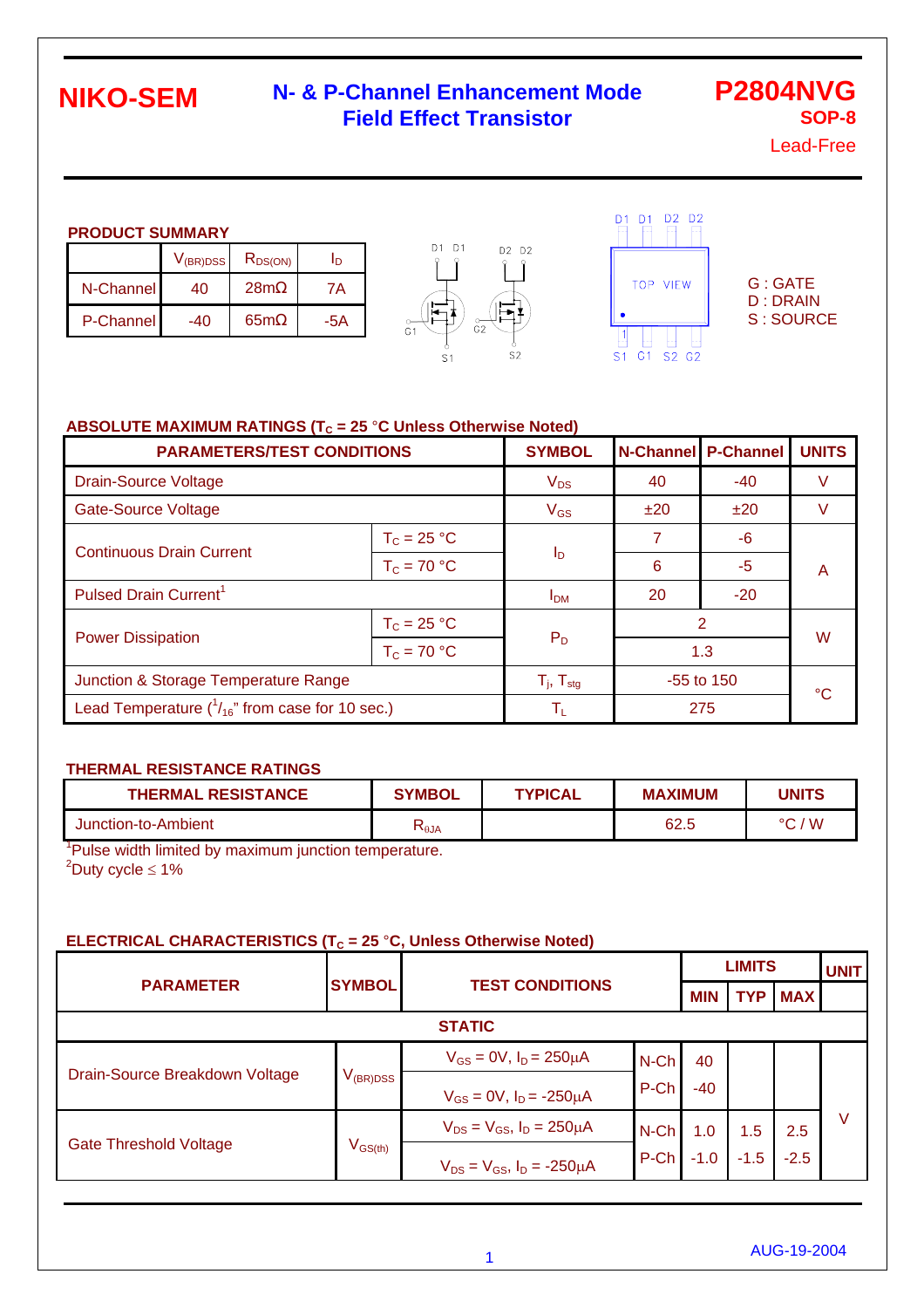### **N- & P-Channel Enhancement Mode P2804NVG Field Effect Transistor**

**SOP-8**

Lead-Free

| Gate-Body Leakage                             | $I_{GSS}$    | $V_{DS} = 0V$ , $V_{GS} = \pm 20V$<br>$V_{DS} = 0V$ , $V_{GS} = \pm 20V$                      | N-Ch<br>P-Ch    |             |          | ±100<br>±100             | nA      |
|-----------------------------------------------|--------------|-----------------------------------------------------------------------------------------------|-----------------|-------------|----------|--------------------------|---------|
|                                               |              | $V_{DS} = 32V$ , $V_{GS} = 0V$<br>$V_{DS}$ = -32V, $V_{GS}$ = 0V                              | $N$ -Ch<br>P-Ch |             |          | 1<br>$-1$                |         |
| Zero Gate Voltage Drain Current               | $I_{DSS}$    | $V_{DS}$ = 30V, $V_{GS}$ = 0V, $T_J$ = 55 °C<br>$V_{DS}$ = -30V, $V_{GS}$ = 0V, $T_A$ = 55 °C | $N$ -Ch<br>P-Ch |             |          | 10 <sup>°</sup><br>$-10$ | $\mu$ A |
| On-State Drain Current <sup>1</sup>           | $I_{D(ON)}$  | $V_{DS} = 5V$ , $V_{GS} = 10V$<br>$V_{DS} = -5V$ , $V_{GS} = -10V$                            | N-Ch<br>P-Ch    | 20<br>$-20$ |          |                          | A       |
|                                               |              | $V_{GS} = 4.5V$ , $I_D = 6A$<br>$V_{GS} = -4.5V$ , $I_D = -4A$                                | $N$ -Ch<br>P-Ch |             | 30<br>80 | 42<br>105                |         |
| Drain-Source On-State Resistance <sup>1</sup> | $R_{DS(ON)}$ | $V_{GS} = 10V$ , $I_D = 7A$<br>$V_{GS}$ = -10V, $I_D$ = -5A                                   | $N$ -Ch<br>P-Ch |             | 21<br>50 | 28<br>65                 | m       |
| Forward Transconductance <sup>1</sup>         | $g_{fs}$     | $V_{DS} = 10V, I_D = 7A$<br>$V_{DS}$ = -10V, $I_D$ = -5A                                      | $N$ -Ch<br>P-Ch |             | 19<br>11 |                          | S       |

| <b>DYNAMIC</b>                      |                  |                                                   |         |  |     |  |    |  |  |
|-------------------------------------|------------------|---------------------------------------------------|---------|--|-----|--|----|--|--|
|                                     |                  |                                                   | N-Ch    |  | 790 |  |    |  |  |
| <b>Input Capacitance</b>            | $C_{iss}$        | N-Channel                                         | P-Ch    |  | 690 |  |    |  |  |
| <b>Output Capacitance</b>           |                  | $V_{GS} = 0V$ , $V_{DS} = 10V$ , $f = 1MHz$       | N-Ch    |  | 175 |  |    |  |  |
|                                     | $C_{\rm oss}$    | P-Channel                                         | P-Ch    |  | 310 |  | pF |  |  |
| <b>Reverse Transfer Capacitance</b> |                  | $V_{GS} = 0V$ , $V_{DS} = -10V$ , $f = 1MHz$ N-Ch |         |  | 65  |  |    |  |  |
|                                     | C <sub>rss</sub> |                                                   | P-Ch    |  | 75  |  |    |  |  |
| Total Gate Charge <sup>2</sup>      |                  | N-Channel                                         | $N$ -Ch |  | 16  |  |    |  |  |
|                                     | $Q_{g}$          | $V_{DS} = 0.5V_{(BR)DSS}$ , $V_{GS} = 10V$ ,      | P-Ch    |  | 14  |  |    |  |  |
| Gate-Source Charge <sup>2</sup>     |                  | $I_D = 7A$                                        | $N$ -Ch |  | 2.5 |  |    |  |  |
|                                     | $Q_{gs}$         | P-Channel                                         | P-Ch    |  | 2.2 |  | nC |  |  |
| Gate-Drain Charge <sup>2</sup>      |                  | $V_{DS} = 0.5V_{(BR)DSS}$ , $V_{GS} = -10V$ ,     | N-Ch    |  | 2.1 |  |    |  |  |
|                                     | $Q_{gd}$         | $I_D = -5A$                                       | P-Ch    |  | 1.9 |  |    |  |  |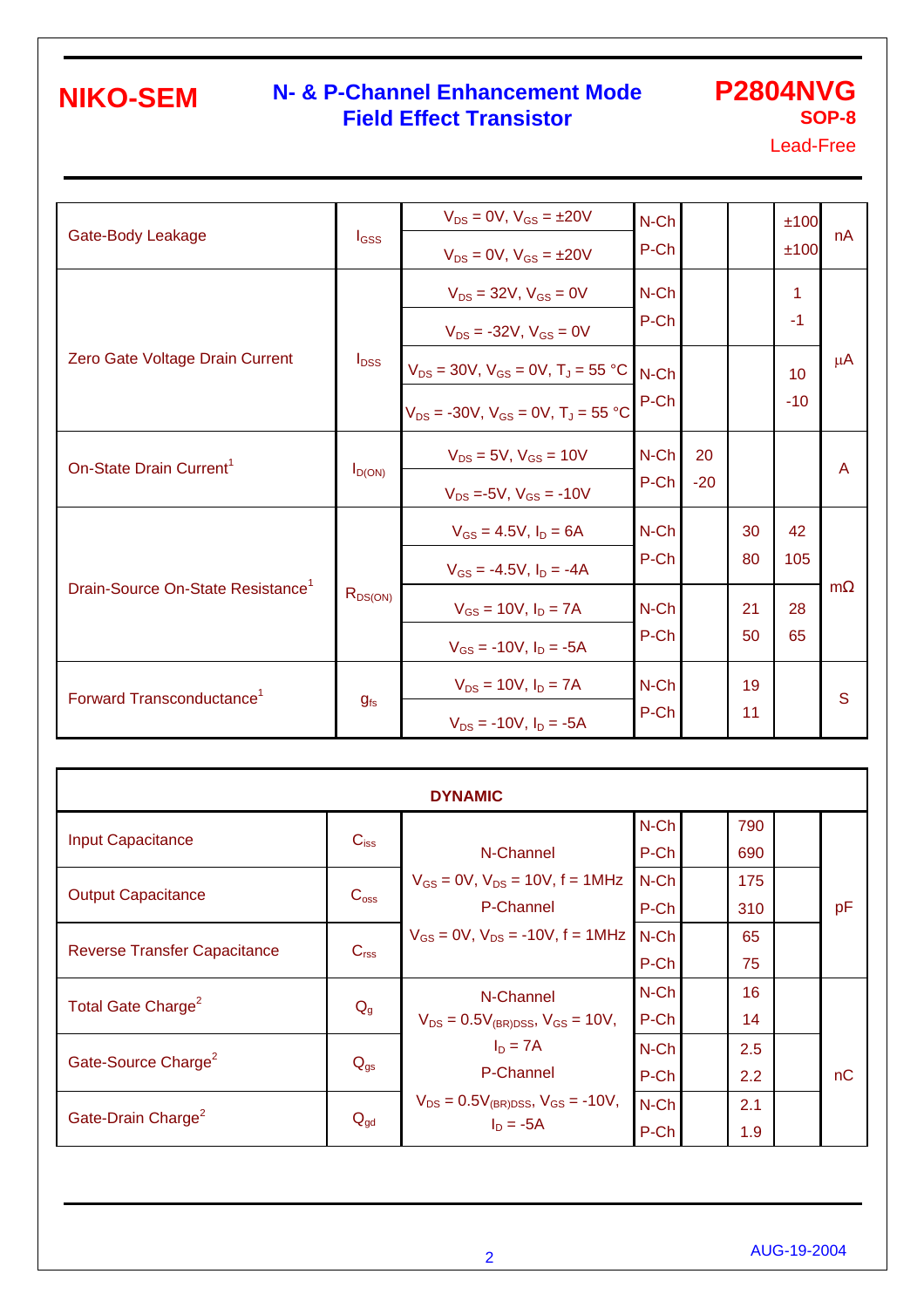#### **N- & P-Channel Enhancement Mode Field Effect Transistor**

**P2804NVG SOP-8**

Lead-Free

| Turn-On Delay Time <sup>2</sup>  |                         | N-Channel                                                               | N-Ch         | 2.2  | 4.4       |        |
|----------------------------------|-------------------------|-------------------------------------------------------------------------|--------------|------|-----------|--------|
|                                  | $t_{d(on)}$             |                                                                         | P-Ch         | 6.7  | 13.4      |        |
| Rise Time <sup>2</sup>           |                         | $V_{DS} = 20V$                                                          | N-Ch         | 7.5  | 15        |        |
|                                  | $t_{\rm r}$             | $I_D \approx 1A$ , $V_{GS} = 10V$ , $R_{GEN} = 6$                       | P-Ch         | 9.7  | 19.4      |        |
| Turn-Off Delay Time <sup>2</sup> |                         | P-Channel                                                               | $N$ -Ch      | 11.8 | 21.3      | nS     |
|                                  | $t_{d(\text{off})}$     |                                                                         | P-Ch         | 19.8 | 35.6      |        |
| Fall Time <sup>2</sup>           | $t_f$                   | $V_{DS}$ = -20V, R <sub>L</sub> = 1                                     | N-Ch         | 3.7  | 7.4       |        |
|                                  |                         | $I_D \approx -1A$ , $V_{GS} = -10V$ , $R_{GEN} = 6$                     | P-Ch         | 12.3 | 22.2      |        |
|                                  |                         | SOURCE-DRAIN DIODE RATINGS AND CHARACTERISTICS (T <sub>C</sub> = 25 °C) |              |      |           |        |
|                                  |                         |                                                                         | N-Ch         |      | 1.3       |        |
| <b>Continuous Current</b>        | $\mathsf{I}_\mathsf{S}$ |                                                                         | P-Ch         |      | $-1.3$    |        |
|                                  |                         |                                                                         |              |      |           | A      |
|                                  |                         |                                                                         | N-Ch         |      | 2.6       |        |
| Pulsed Current <sup>3</sup>      | $I_{SM}$                |                                                                         | P-Ch         |      | $-2.6$    |        |
| Forward Voltage <sup>1</sup>     | $V_{SD}$                |                                                                         |              |      |           |        |
|                                  |                         | $I_F = I_S$ , $V_{GS} = 0V$                                             | N-Ch<br>P-Ch |      | 1<br>$-1$ | $\vee$ |

<sup>1</sup>Pulse test : Pulse Width ≤ 300 µsec, Duty Cycle ≤ 2%.<br><sup>2</sup>Independent of operating temperature.

<sup>3</sup>Pulse width limited by maximum junction temperature.

#### **REMARK: THE PRODUCT MARKED WITH "P2804NVG", DATE CODE or LOT #**

**Orders for parts with Lead-Free plating can be placed using the PXXXXXXG parts name.**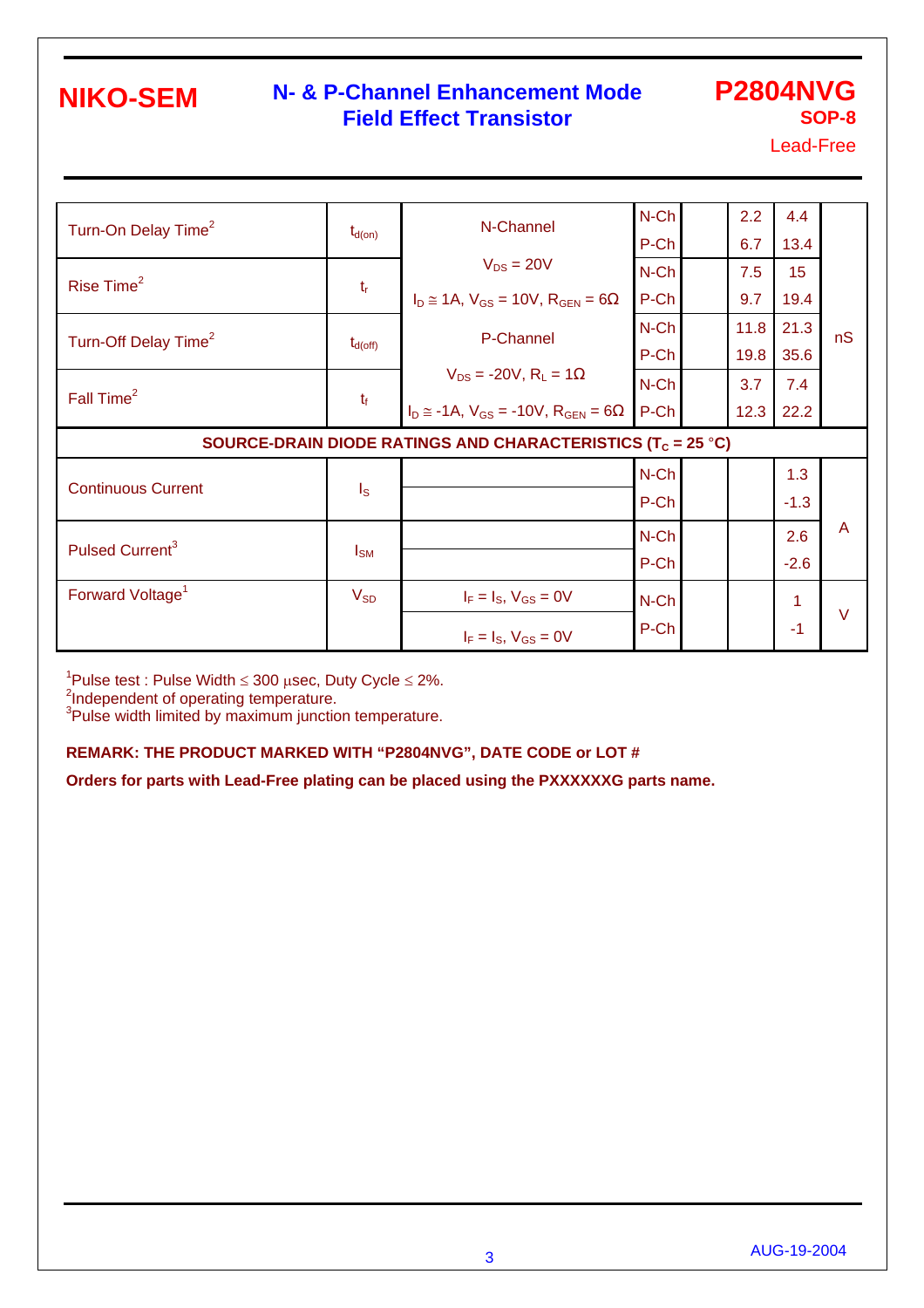#### **N- & P-Channel Enhancement Mode Field Effect Transistor**

**P2804NVG SOP-8**

Lead-Free

## **TYPICAL PERFORMANCE CHARACTERISTICS N-CHANNEL**



**NIKO-SEM** 





On-Resistance Variation with Drain Current and Gate Voltage  $24$ 



On-Resistance Variation with Gate-to-Source Voltage



Body Diode Forward Voltage Variation with Source Current and Temperature

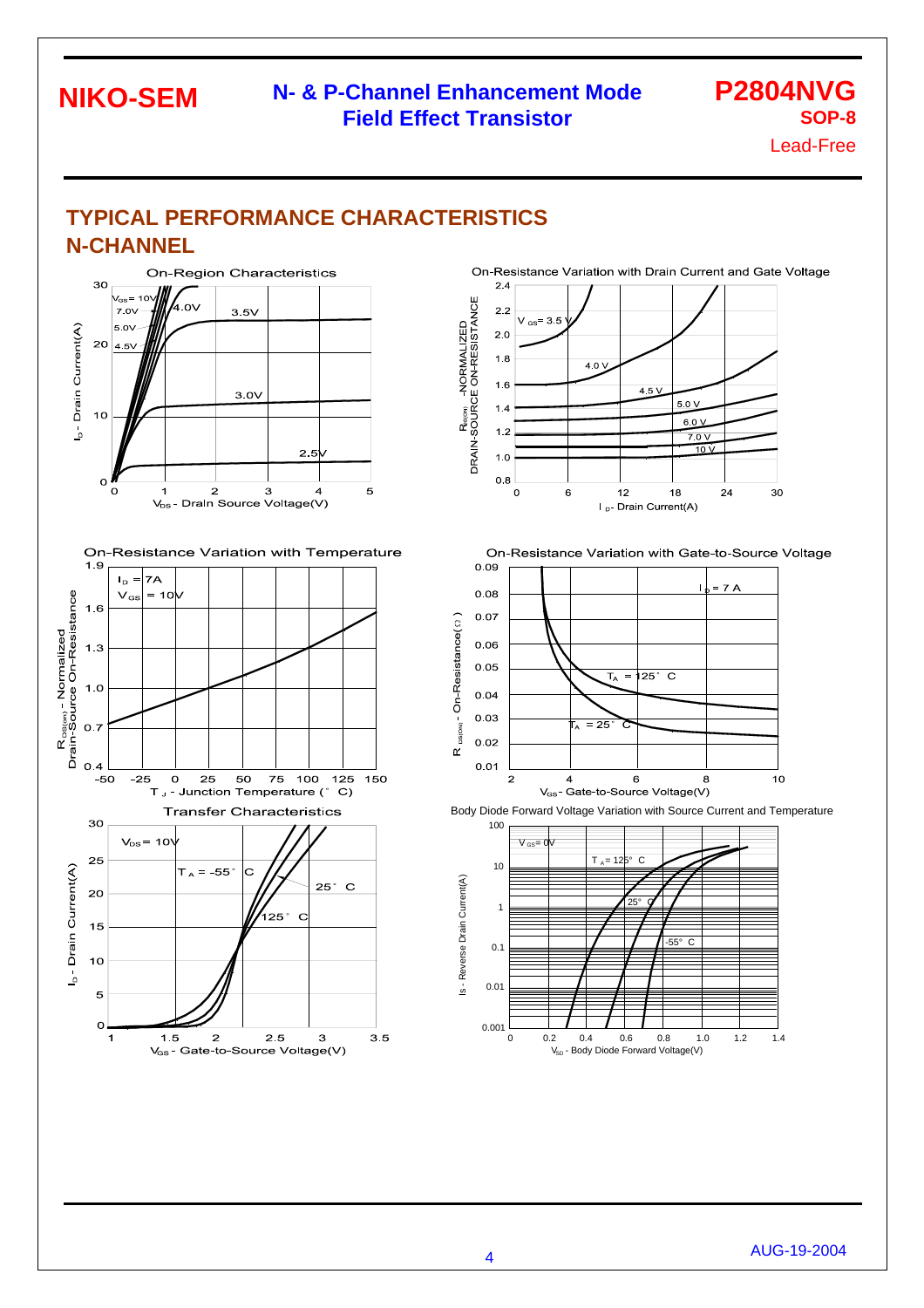## **N- & P-Channel Enhancement Mode Field Effect Transistor**

# **P2804NVG SOP-8**

Lead-Free





5 AUG-19-2004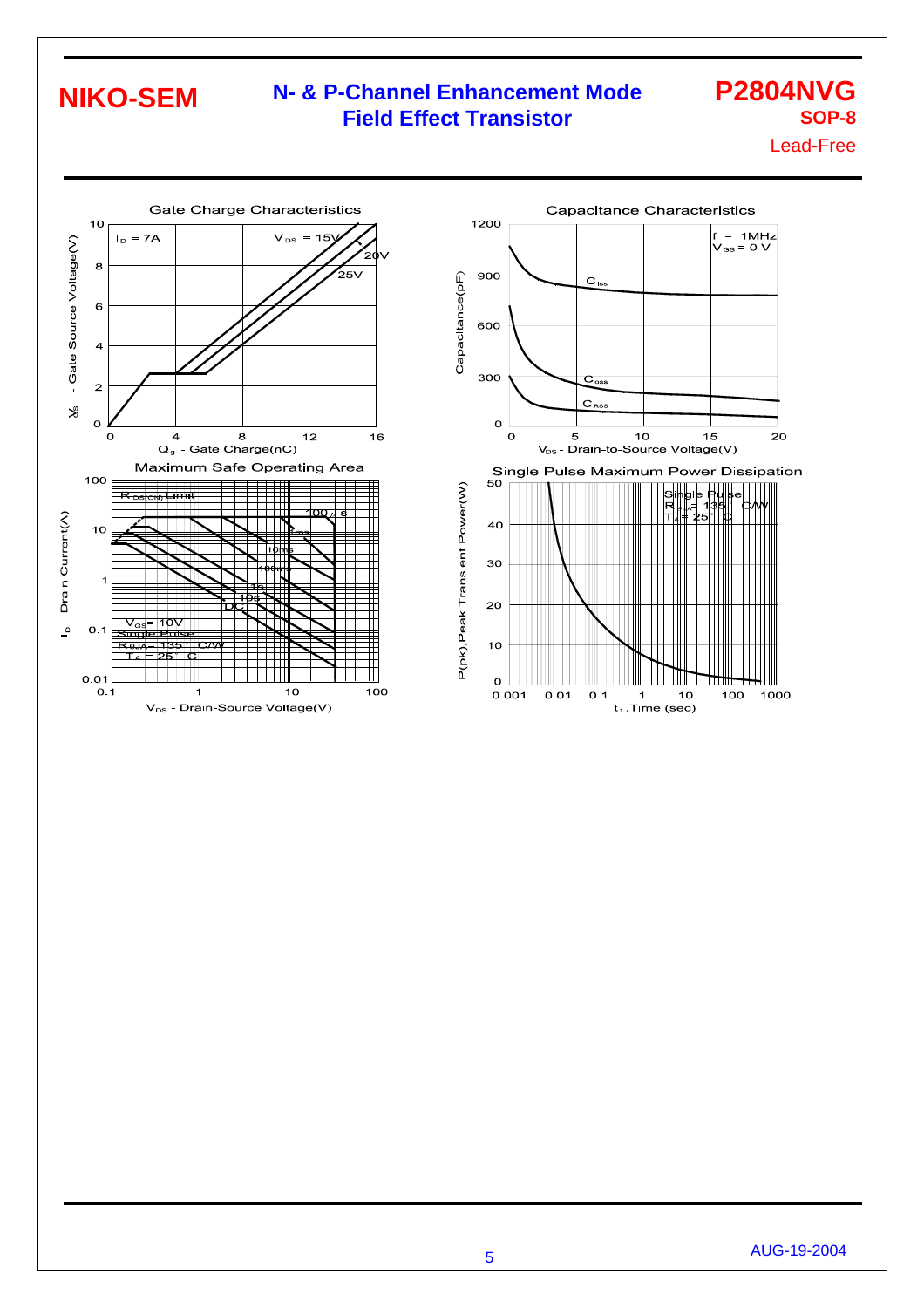#### **N- & P-Channel Enhancement Mode Field Effect Transistor**

**P2804NVG SOP-8**

Lead-Free





On-Resistance Variation with Gate-to-Source Voltage





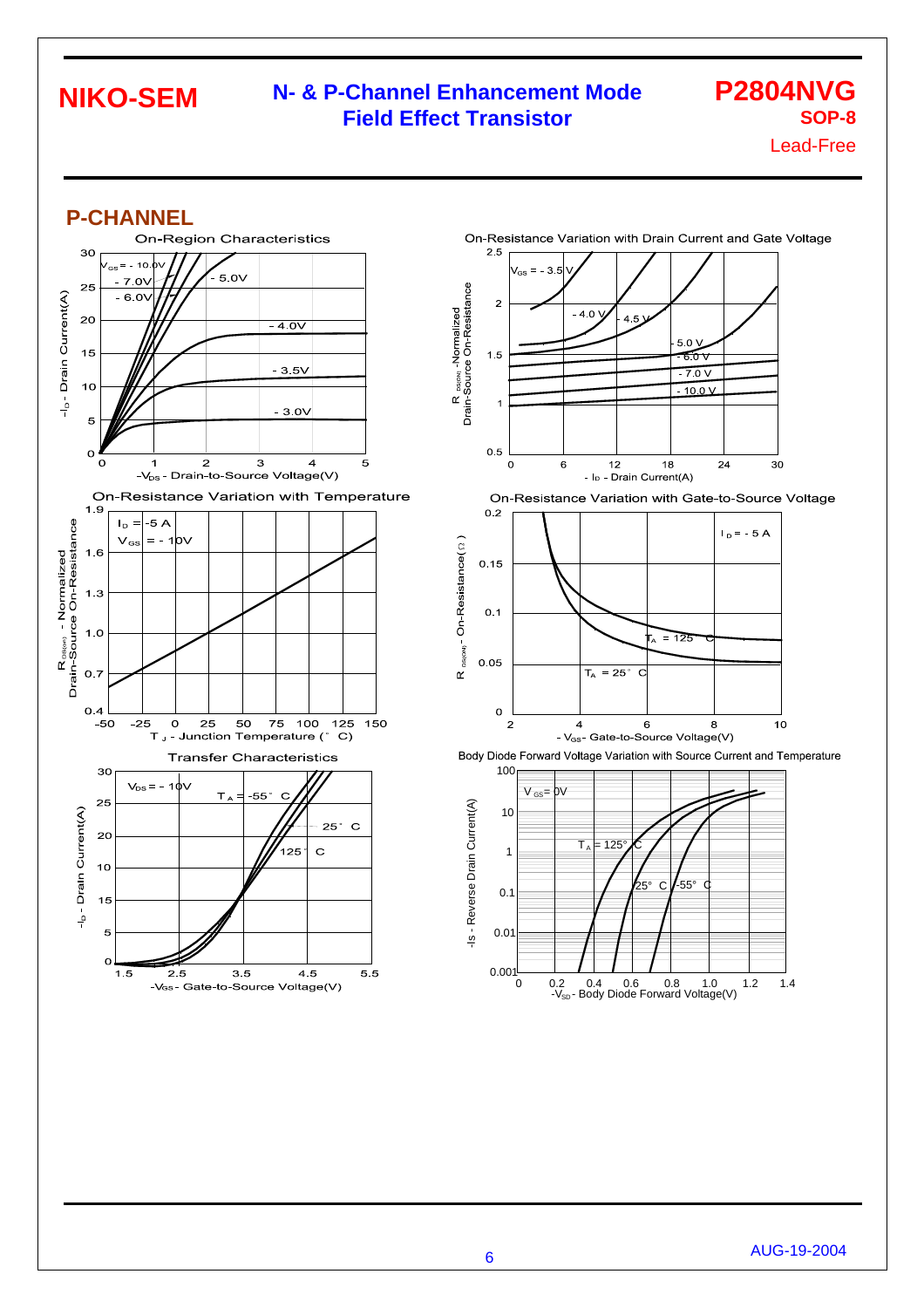### **N- & P-Channel Enhancement Mode Field Effect Transistor**

# **P2804NVG SOP-8**

Lead-Free



#### **Transient Thermal Response Curve**